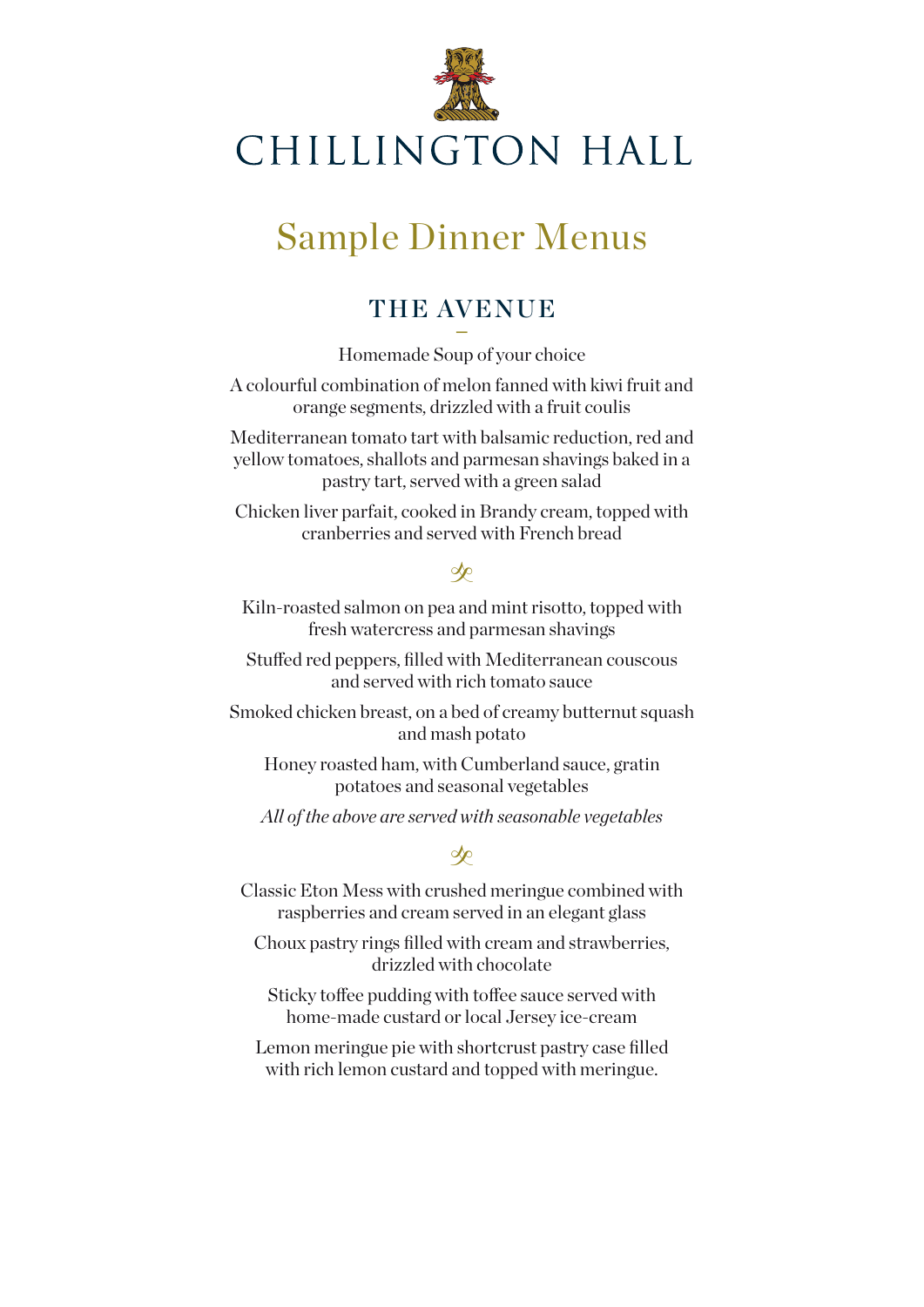

#### THE TEMPLE **–**

Toasted brioche topped with mushroom medley with a tarragon hollandaise

Goats Cheese Tartlet with caramelised onion topped with goats' cheese served in a pastry case with salad garnish

Antipasti selection of mixed Italian meats with olives, olive oils and mixed artisan breads

Hot smoked haddock fishcakes served with sweet chilli dip and salad leaves

Smoked salmon blinis tower with crème fraîche and keta caviar

#### $\infty$

Oven baked, herb crusted cod served on a bed of Mediterranean vegetables

Pork fillet coated in a mix of fresh herbs, marinated overnight, roasted, sliced and laid on top of carawayseed red cabbage, and served with a white wine and Dijon mustard jus

Chicken fillet wrapped in bacon with an orange and Madeira reduction, served on a bed of mashed potato

Red Highlander Local Beef marinated in red wine and Cognac, slowly cooked and served on dauphinoise potato topped with pea shoots

Handmade Traditional Pie with any filling of your choice, served with creamy mashed potato

Vegetable Wellington, puff pastry filled with spinach and mushroom served with a tomato reduction

*All of the above are served with seasonable vegetables*

#### $\infty$

Chocolate fondant, light, rich chocolate sponge with a soft chocolate centre, served with local ice-cream

Old English trifle, a boozy base with mixed fruit, a layer of home-made custard and topped with cream, served in individual glasses

> Whiskey bread and butter pudding served with brown caramelised custard

Baked vanilla cheesecake served with seasonal fruits

Tart Au Citron with a tangy lemon filling baked in a crisp pastry case and served with raspberry coulis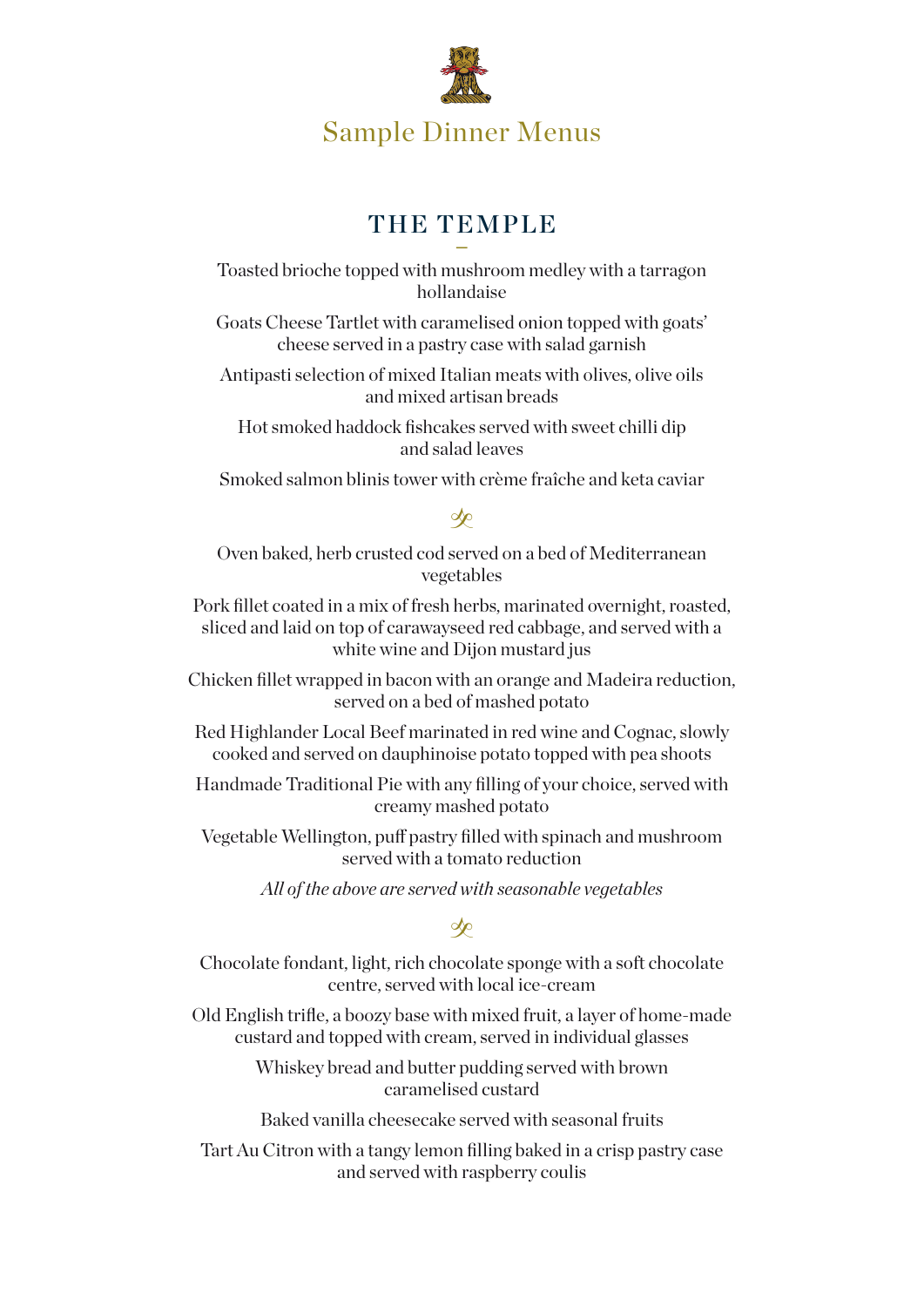

### THE PANTHER **–**

Twice-baked cheese soufflé topped with crisp bacon, served with salad leaves and caramelised onion reduction

Asparagus and Parma ham served on summer leaves with a mango and sweet chilli salsa and parmesan crisps

Trio spoons of seared scallops in truffle oil, tuna with wasabi, crab pâté with cucumber and lime

Salmon mousse wrapped in smoked salmon, with a dill dressing and toasted olive bread

Shropshire Pork terrine of minced pork layered with apple and cider wrapped in bacon and served with local produced chutney and baked breads

#### $\infty$

Monkfish and rosemary skewers served on roasted Mediterranean vegetables with a couscous timbale

Mushroom medley with pine nuts and sun-dried tomatoes served on a bed of tagliatelle

Chillington lamb which has been marinated and boned leg and shoulder of lamb, char-grilled and served with herby dice potatoes

Confit of duck breast with celeriac mash and caramelised red cabbage

Char-grilled fillet of beef, served with caramelised shallots on a potato rosti with cognac and pepper sauce *(£2 supplement)*

*All of the above are served with seasonable vegetables*

#### $\infty$

Summer pudding, timbale of bread soaked in Cassis and filled with fruits of the forest, served with clotted cream

Coffee chocolate mousse in coffee cups, topped with whipped cream and chocolate coffee beans with a Café Curls biscuit

Classic crème brulee, this can be served plain or with a fruit base of your choice

Tarte tatin of sliced apple topped with a Calvados and toffee sauce and puff pastry served with cinnamon ice cream

Miniature Dessert Trio – choose from...

Pavlova topped with seasonal fruit, Lime and mandarin jelly shots, Chocolate fudge brownie, Shortbread round topped with Chantilly cream and strawberries, Light Belgium chocolate mousse, Lemon cheesecake, Choux profiterole covered in chocolate, Champagne and raspberry jelly shot, Pear and honey crumble